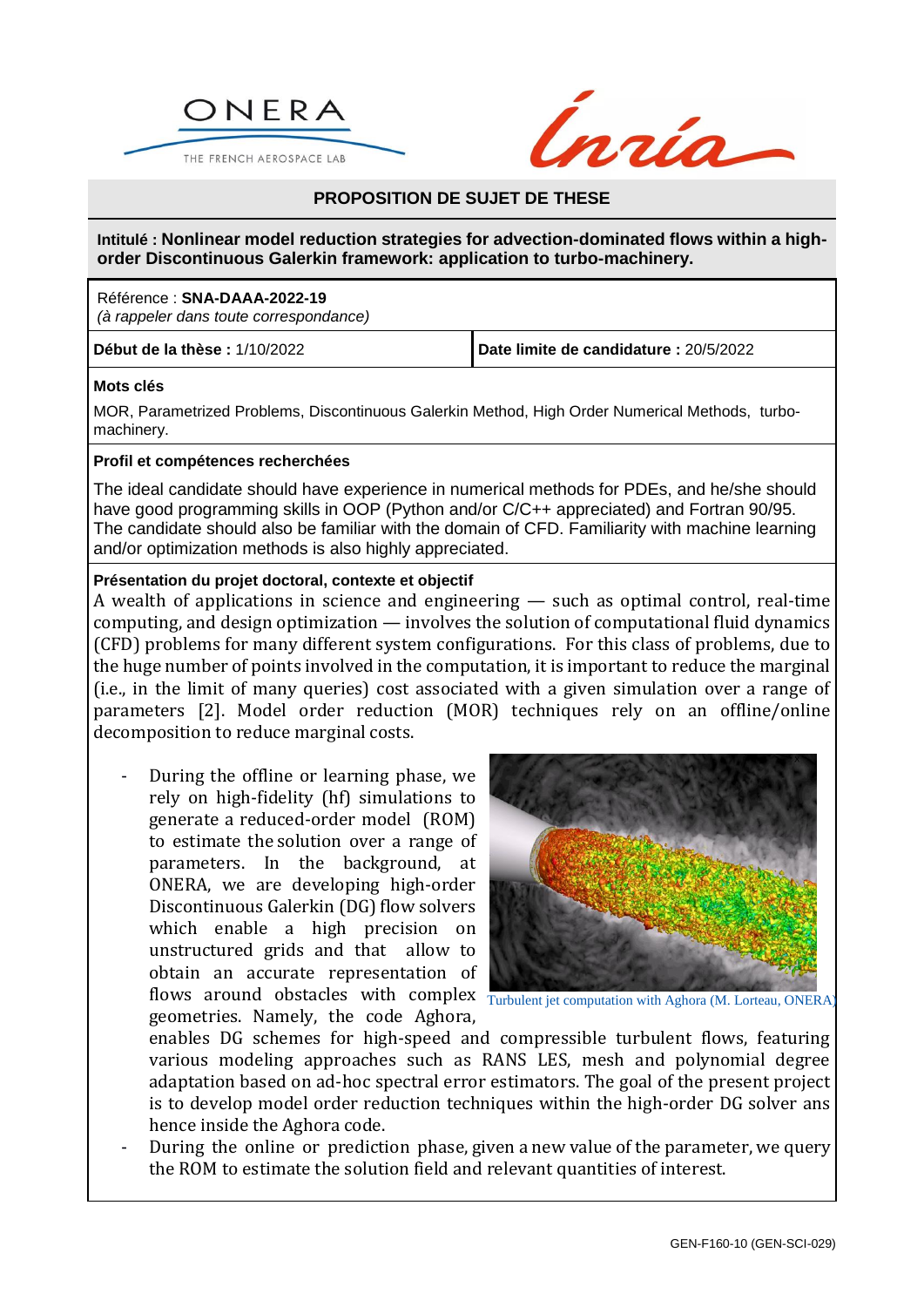MOR shares the same objective with supervised learning (SL) in machine learning: SL is the task of learning a function that maps an input to an output based on example input-output pairs; in MOR the input is the parameter and the output corresponds to the hf state. We note, however, two key differences between the two frameworks: first, in MOR a parametric physics-based model is available at prediction stage; second, in MOR the dataset of inputoutput pairs is not provided a priori, but might be chosen progressively at training stage. The former motivates the interest in MOR for projection-based methods that rely on the projection of the equations onto a suitable low-dimensional space to devise a physics-based ROM for online predictions; The vast majority of MOR methods relies on the approximation of the solution field as the linear combination of empirical modes.

Despite their success for a broad class of problems, the inadequacy of linear approximations to deal with parametric fields with displacing coherent (essentially compact support) structures fundamentally hinders the application of linear model reduction to advection-dominated problems with shocks or wakes [5]. Fluid mechanics practical problems we need to address are full of this kind of structures. One example is the transonic flight, common condition for commercial aircraft. This motivates the interest towards nonlinear approximations, which involve a nonlinear relationship between the latent coefficients of the projection and the approximated solution.

In this project, we consider the development of registration techniques to generate mappings for MOR [2]. In computer vision and pattern recognition, registration refers to the process of finding a spatial transformation that aligns two datasets; in the framework of model reduction, registration aims to find a parametric transformation (i.e., a bijective mapping) to track moving features such as shocks and contact discontinuities, and ultimately improve performance of linear compression methods (e.g., proper orthogonal decomposition).

The final objective of the PhD is the application of the methodology developed to the NASA Rotor 37 test case [6], a complex parametric test case for turbo-machinery applications.

# **Bibliography :**

[1] A. Ferrero, A. Iollo, & F. Larocca. «Global and local POD models for the prediction of compressible flows with DG methods». *Int. J. Numer. Meth. Eng.*, 2018.

[2] A. Iollo & T. Taddei. «Mapping of coherent structures in parameterized flows by learning optimal transportation with gaussian models » *arXiv:2109.08769*, 2021.

[3] S. Riffaud, M. Bergmann, C. Farhat, S. Grimberg, & A. Iollo. «The DGDD method for reduced-order modeling of conservation laws » *J. Comput. Phys.*, 2021.

[4] M. Yano. «Discontinuous galerkin reduced basis empirical quadrature procedure for model reduction of parametrized non linear conservation laws » *Adv. Comput. Math.*

[5] D. Lucia, P. King, M. Oxley & P. Beran. «Reduced order modeling for a one-dimensional nozzle flow with moving shocks. » 15th AIAA Computational Fluid Dynamics Conference, 2001

[6] R.D Moore Performance of single-stage axial-flow transonic compressor with rotor and stator aspect ratios of 1.19 and 1.26 respectively, and with design pressure ratio of 2.05. National Aeronautics and Space Administration, 1980